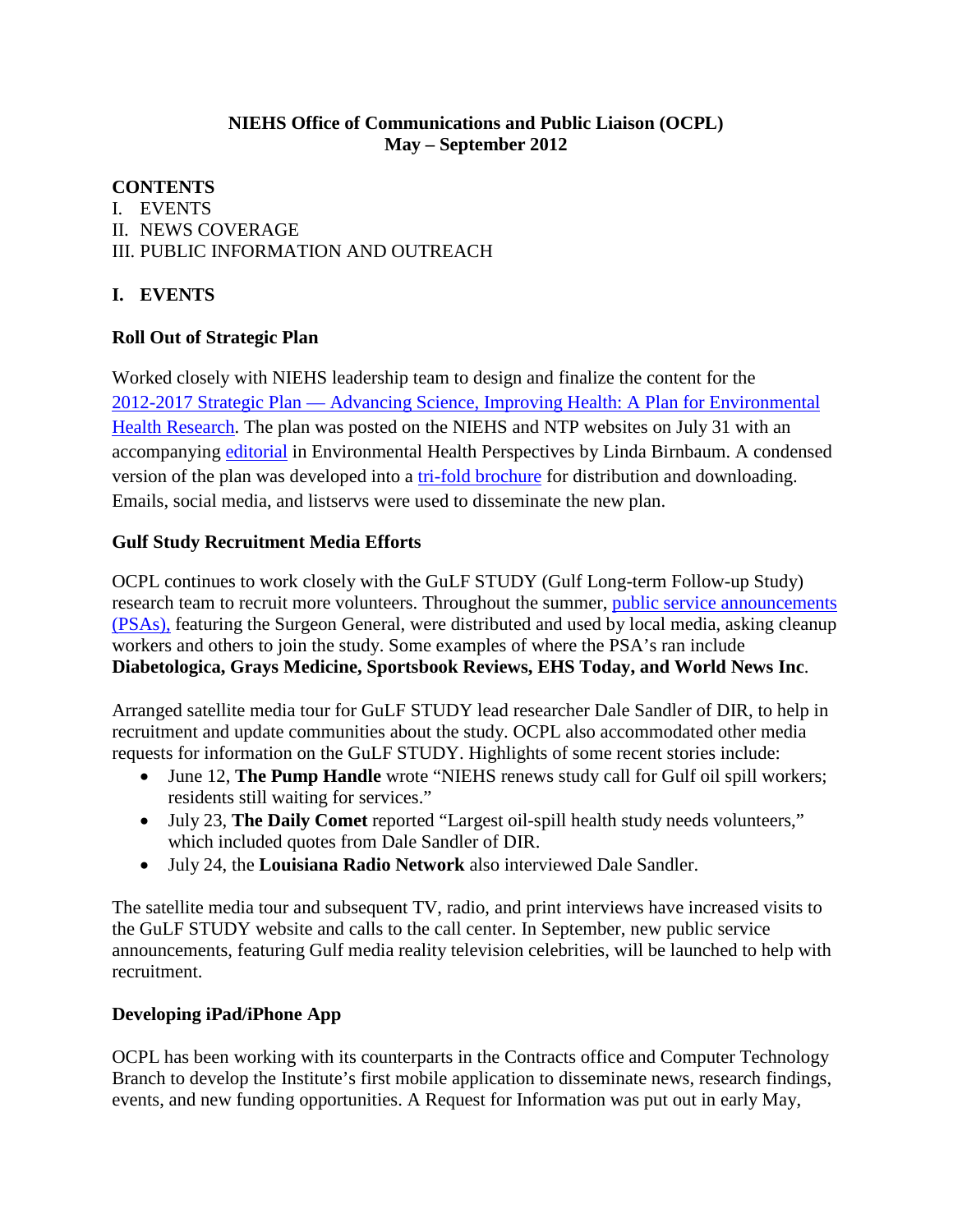social media to announce this venture, including a **Nextgov story** "NIH wants to create an iPad app for the public." which generated responses from more than 70 companies. From this information, a Request for Proposal was issued. Responses are due September 5. Several stories appeared after NIEHS used

## **My Air, My Health Challenge**

 the Health Data Initiative Forum. My Air, My Health is a national competition to create a between air quality and health. Finalists must develop working prototype sensors that can be The [My Air, My Health Challenge,](http://challenge.gov/HHS/372-my-air-my-health-challenge) sponsored by NIEHS, the HHS Office of the National Coordinator for Health Information Technology, and EPA, was officially announced June 6 at personal sensor system that measures air pollution and a person's physiological response to it. The goal is to help researchers, communities, and physicians better understand the connection worn or easily carried, and demonstrate how their systems can be integrated for practical use by people, as well as health and environmental agencies. OCPL coordinated a media session, [press](http://www.niehs.nih.gov/news/newsroom/releases/2012/june6/index.cfm)  [release,](http://www.niehs.nih.gov/news/newsroom/releases/2012/june6/index.cfm) social media blitz, and informational webinar.

# **TV Appearances**

Birnbaum appeared as a guest panelist, with other high profile women, on the July 13 PBS TV show **To the Contrary,** to discuss research on BPA. <http://video.pbs.org/video/2256226316?starttime=870>

May 22, **America Now**, a national news show, featured the lab of Bill Copeland of DIR for his team's work on mitochondrial disease.

[http://www.americanownews.com/story/16435888/mitochondrial-disease-can-shorten-a-childs](http://www.americanownews.com/story/16435888/mitochondrial-disease-can-shorten-a-childs-life)[life](http://www.americanownews.com/story/16435888/mitochondrial-disease-can-shorten-a-childs-life) 

# **II. NEWS COVERAGE**

#### **Total News Coverage of NIEHS Science, Researchers, and Activities**

May  $2012 - 533$  stories June 2012 — 372 stories July 2012— 904 stories August 2012 — 529 stories

#### **Highlights from Newspapers, Trade Papers, and National Magazines**

 intramural research, ran several articles on NIEHS activities, including: The May-June and July-August issues of the **NIH Catalyst**, a publication that highlights NIH

- •An NIEHS press release and paper by Mike Waalkes of DNTP on "Arsenic turns stem cells cancerous."
- •"Gulf Oil Spill Study" highlighting Sandler.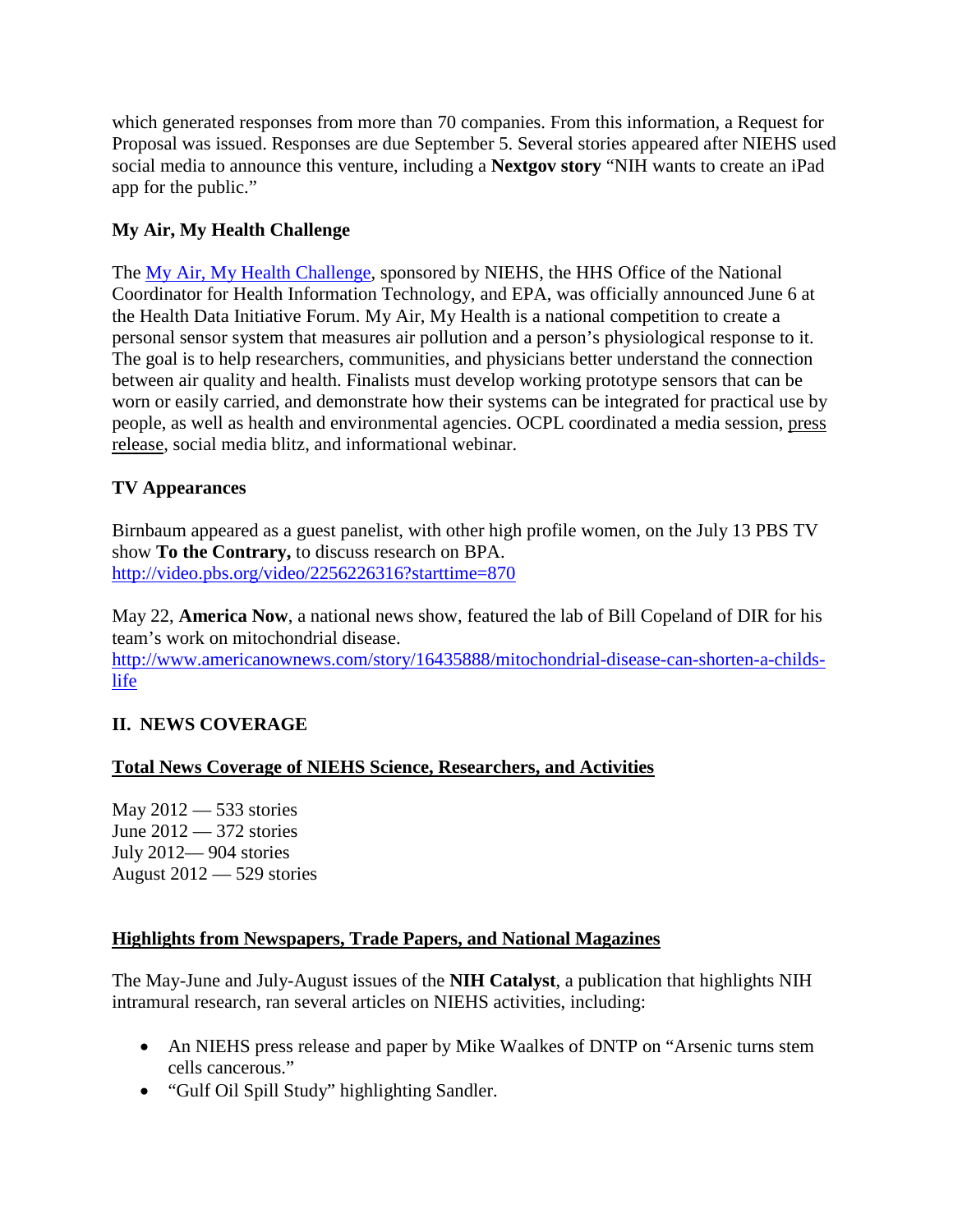- The work of DIR scientist Serena Dudek on "Environmental toxins."
- •"Cellular Damage from normal metabolism potentially causes cancer," which was also made into an [NIH Radio segment.](http://www.nih.gov/news/radio/jul2012/20120705niehscancer.htm)
- •"Linking genes, environmental exposure, and disease" about the NIEHS DNA registry for scientists.

 tests," and **BNA's Daily Environment Report**, "Scientists say policy changes needed as safety May11, Birnbaum was quoted in several stories about BPA and endocrine disruption, which ran in **E&E News,** "Federal screening shows BPA hormonal effects; top scientist calls for more tests do not identify some chemicals."

 included quotes from Fred Miller of DIR. May 14, **EmpowerHER** featured a story about new autoimmune data out of NIEHS, which

May 14, Gwen Collman of DERT and Sue Fenton of DNTP were quoted in an article in **Inside EPA** that focused on a meeting of the Interagency Breast Cancer and Environmental Research Coordinating Committee.

May 14, the **Louisville Courier-Journal** featured the work of Honglei Chen of DIR and others in a story "Tobacco virus may help prevent Parkinson's, University of Louisville researchers say."

May 15, NIEHS worked with USC to issue a **press release,** "Beijing Olympics experiment reveals biological link between air pollution exposure, cardiovascular disease," which included a quote from Caroline Dilworth of DERT.

May 15, **OMB Watch** reported "Why is the Small Business Administration arguing that formaldehyde doesn't cause cancer?" which discusses the NTP's listing of formaldehyde in the Report on Carcinogens (RoC).

 appeared in other outlets including **Inside EPA**, "GOP presses administration to speed NAS May 22, **The Pump Handle** ran a story about the RoC, "Doubt and other products: The National Toxicology Program's Report on Carcinogens, bad for whole business?" Stories about the RoC review of 'Carcinogens' report," and **BNA**, "House spending bill would freeze work on federal Report on Carcinogens.

 May 16, **USA Today** wrote "Lead poisoning guidelines revised; more considered at risk," which includes information provided by Andrew Rooney of DNTP.

May 19, **The New York Times** wrote the article, "Are you safe on that sofa?" which includes quotes from Birnbaum talking about flame retardant research.

May 23, the **Environmental Defense Fund** developed a story about a new flame retardant paper in Environmental Health Perspectives (EHP), the NIEHS-supported journal.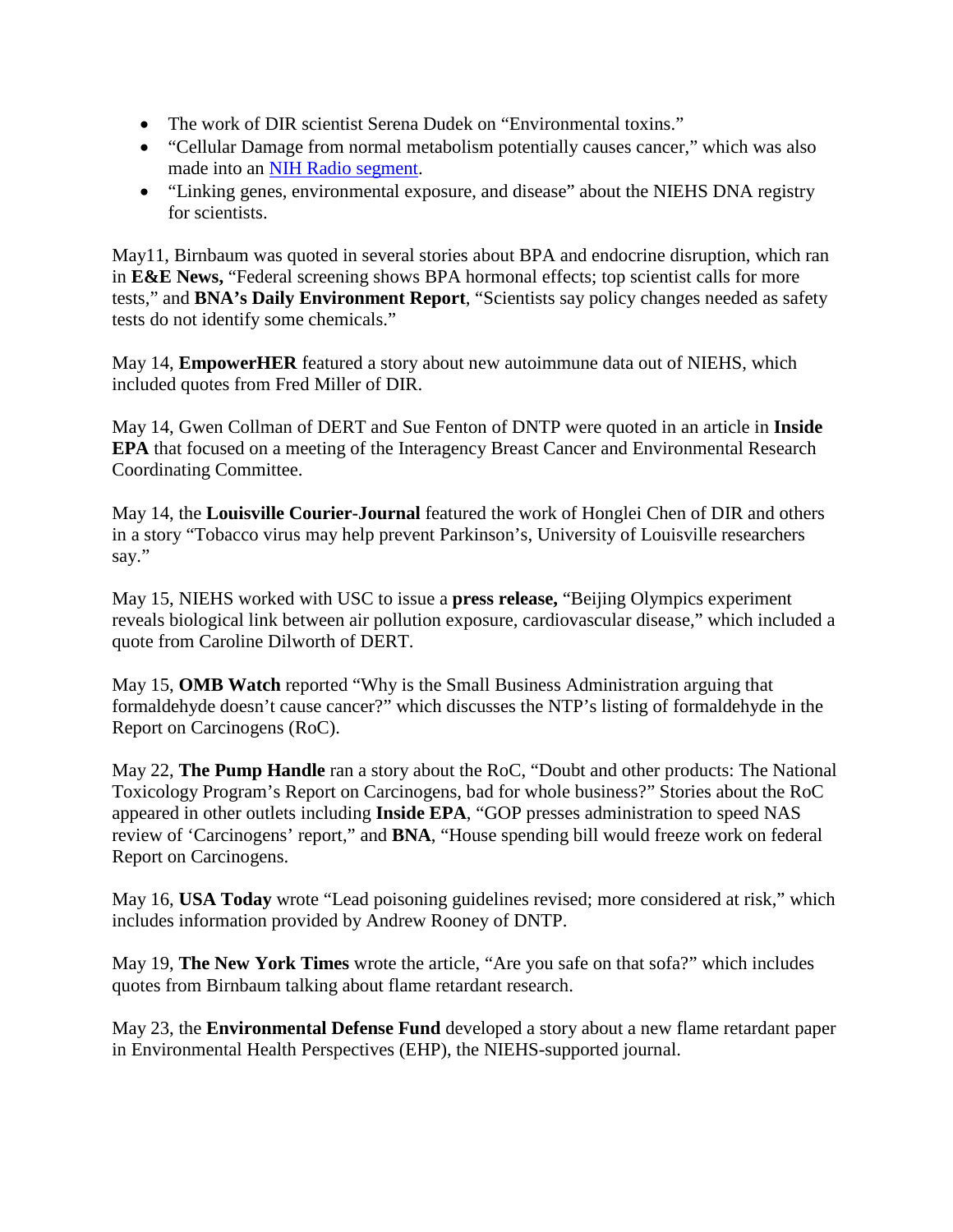May 31-June 2, **Michigan Radio, CBS News, Co.EXIST, Mother Jones, Web MD, Discovery News, The Huffington Post, Chemical Watch, One Green Planet, WPIX-TV, Daily Mail (UK), KDFW-TV, KKTV-TV, CNN, Jezebel, New York Daily News, and KPCC-FM**  featured Birnbaum discussing a paper she co-authored in EHP on flame retardants being detected in some foods.

May 31, **Nature** wrote a story on "Fracking boom spurs environmental audit," which includes quotes from John Balbus of OD, who was speaking at an Institute of Medicine workshop discussing research strategies for studying the health impacts of gas extraction.

 June 18, **Lab Manager Magazine** talked to Birnbaum for the story "Researchers find new risks in low-dose chemical exposure."

June 19-20, **The Hill** and **The Charleston Gazette** wrote about new legislation introduced to combat illnesses associated with coal pollution, which mentions support for NIEHS to study the public health effects of mountaintop mining projects.

 June 22, **BNA** reported on an NTP Board of Scientific Counselors meeting, with its story "NTP advisers say trichloroethylene, cumene high priorities for carcinogenic evaluation."

 and cancer risk. June 25, **MedPage Today** high lighted some research funded in part by NIEHS about exercise

June 28, **UK Progressive** wrote a lengthy piece called "The Dilbit Disaster: Inside the biggest oil spill you've never heard of," which includes quotes from testimony that Scott Masten of DNTP provided to Congress.

Newbold, a former employee in DNTP. June 30, **Down to Earth** magazine developed an extensive piece titled "The New Obesity," which includes quotes from Jerry Heindel of DERT, several NIEHS grantees, and Retha

Newbold, a former employee in DNTP.<br>July 6, **ABC News** featured the work of Clare Weinberg of DIR and colleagues in the article "Fertility drugs' link to breast cancer hinges on pregnancy, study says." **MedPage Today** also featured this study.

July 6, the **NIH Record** featured NIEHS in a story "Future NIH management leaders visit NIEHS." The story includes quotes from Joellen Austin, NIEHS Executive Officer.

 July 7, the **NIH Record** also highlighted the fact that Sandler was elected alumni of an honorary society at Johns Hopkins Bloomberg School of Public Health in "Sandler honored by public health society."

July 11, **Reuters, Chicago Tribune,** and other outlets reported "Estrogen after ovary removal safe for young women," which includes quotes from Hazel Nichols of DIR.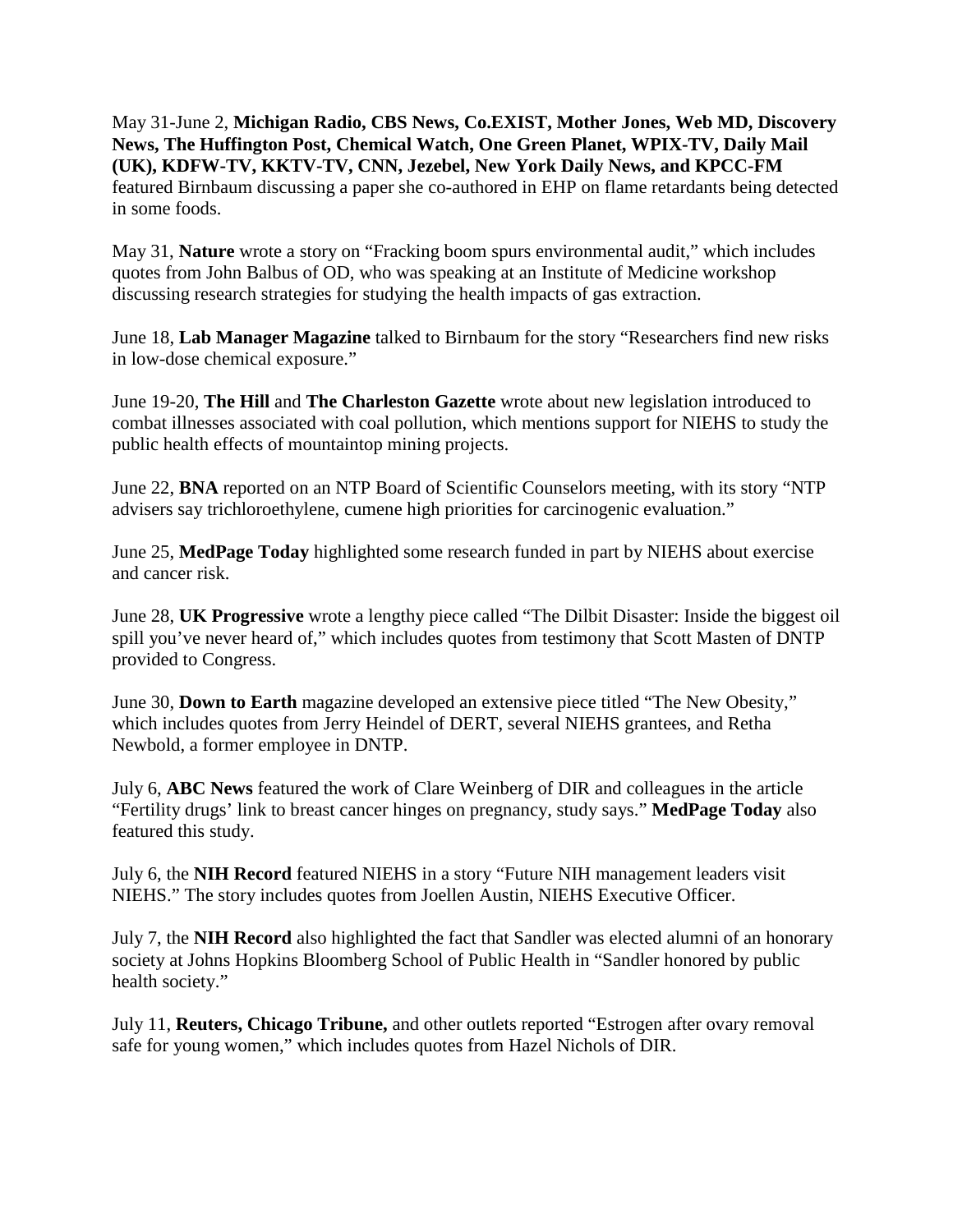July 13, the **Baltimore Sun** included quotes from Andrew Rooney of DNTP in its story "New health issues tied to low levels of lead exposure," which highlights the new NTP monograph on low-level lead.

chemicals linked to diabetes in women: Blacks and Hispanics most exposed." August 2, **East Bay Express** included quotes from Kris Thayer of DNTP in story titled "Plastics

August 6, MedPage Today developed a story "Clues to maternal smoking risks uncovered," which highlights research led by Stephanie London of DIR.

August 8, the **Durham Herald Sun** featured quotes from Stavros Garantziotis of DIR in its story "Institute opens DNA bank to outside researchers."

August 14, **The Atlantic** ran a story "In Oregon, residents struggle to solve a pesticide mystery," which includes quotes from Sue Fenton of DNTP talking about her work with atrazine. The author also developed a [YouTube video](http://www.youtube.com/watch?v=THOCHDtXeX0&list=PL418BC1BDA10B4706&index=1&feature=plcp) called "The Tainted Forest," which features Fenton among others.

# **III.PUBLIC INFORMATION AND OUTREACH**

#### **Web and Materials Development**

Since May, OCPL has developed and disseminated new informational materials including:

- **Dioxins** fact sheet
- **Strategic Plan (booklet)**
- Strategic Plan (tri-fold) •••••
- New NIEHS overview video
- Four new videos for intranet (Junction) featuring NIEHS staff, as part of our internal communications efforts.

In mid-May, OCPL updated the NIEHS fact sheets and brochures Web page, to make it easier for the public to search by topic area and category. The new page is available at [http://www.niehs.nih.gov/health/materials/index.cfm.](http://www.niehs.nih.gov/health/materials/index.cfm)

In June, OCPL launched a new intranet (Junction), and in August, updated the look of **NIEHS** [home page](http://www.niehs.nih.gov/) with sliding boxes and a new color scheme.

# **Media Training and News Writing**

 confidence and skills they need to conduct media interviews. OCPL works with NIEHS/NTP staff to help facilitate all media requests. Both formal and informal media coaching is provided before each interview. OCPL brought two experienced media coaches in to provide half-day tailored media training August 9-10, 2012, for 10 NIEHS scientists. The training helped staff become better spokespeople, and provided them with the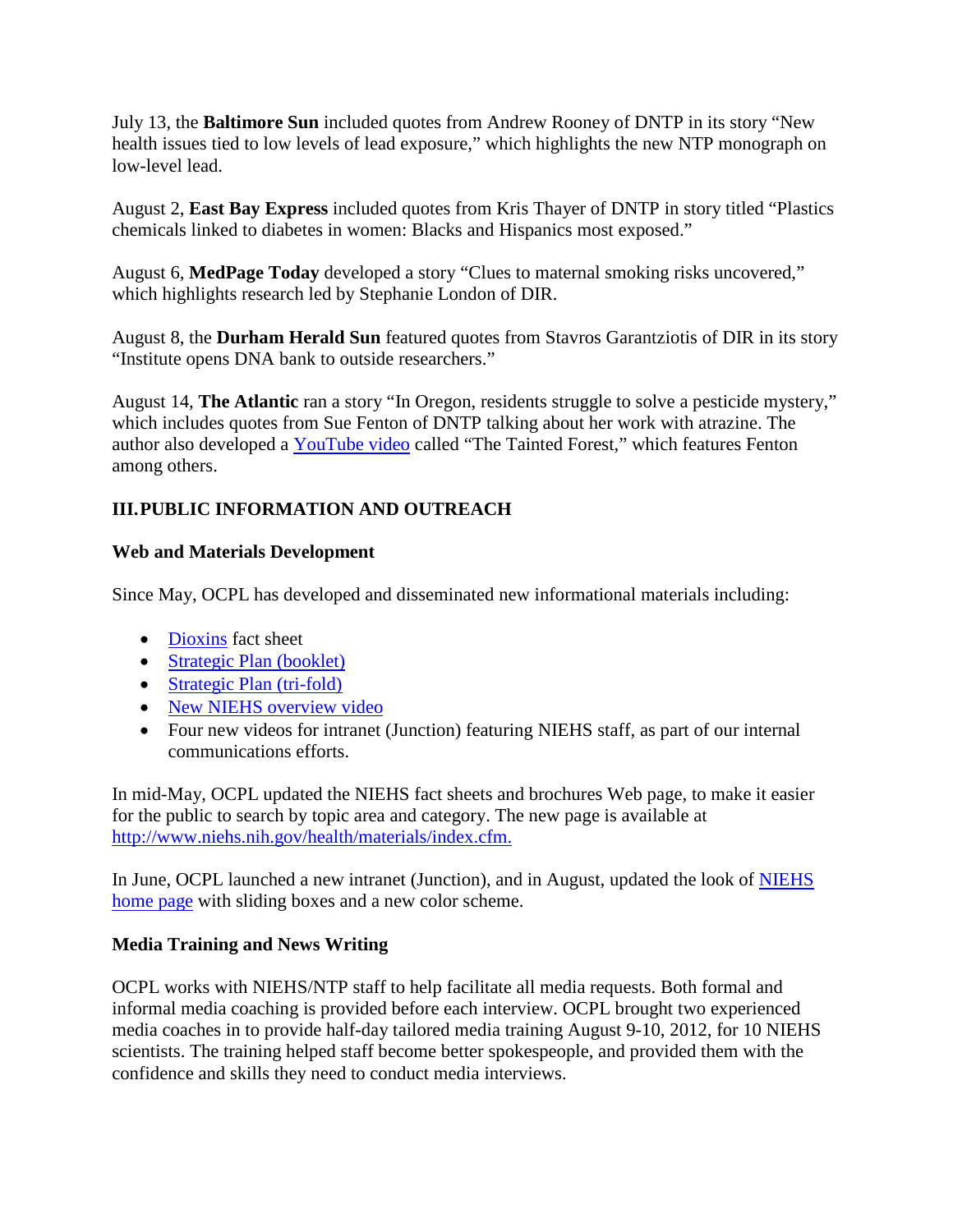OCPL also conducted two all-day news writing classes on August 28-29. 50 postdocs and others currently writing for the Environmental Factor and other NIEHS communications participated in the class.

#### **Social Media Efforts**

OCPL continues to introduce and maintain new social media tools.

- NIEHS currently reaches about 4,000 [Twitter](http://twitter.com/#!/niehs) followers and approximately 700,000 second-order followers.
- Newly branded **Facebook** and **YouTube** sites have been developed.
- NIEHS currently reaches 130,800 Facebook users
- NIEHS YouTube channel has received about 4,000 video views
- •Starting preliminary work to design and test NIEHS' first mobile application

#### **Outreach**

**Planning Virtual Forum on Children's Obesity and the Environment.** OCPL and the Office of Science Education and Diversity are co-leading a virtual forum to be held November 29 from 2:00-3:30 p.m. The topic for the discussion will be childhood obesity and related environmental contributors. Birnbaum will be joined by Thayer, Gregory Diette of Johns Hopkins University, Lawrence Kushi of Kaiser Permanente, Karen Peterson of the University of Michigan, and Andrew Rundle of Columbia University, for a moderated panel discussion and Q&A session with the public. This virtual forum is intended to complement the community forums that NIEHS has hosted around the country, and our goal is to use Web and social media to reach a new audience. The panelists will respond to questions that come in from the Web, email, and Twitter.

**Exhibits.** OCPL provided support for the NIEHS exhibit at the International Society for Environmental Epidemiology conference in Columbia, S.C., August 26-31. OCPL has also developed a new exhibit banner that NIEHS staff can use to showcase NIEHS materials at meetings.

#### **Online Newsletter**

 interested in writing, to gain experience and receive mentoring from OCPL on science The NIEHS monthly online newsletter, the **Environmental Factor**, highlights NIEHS research, staff accomplishments, and ongoing activities. Many of the stories in the Environmental Factor are selected and used by other publications, including the NIH Record, NIH Catalyst, NTP Update, and others. The number of subscribers to the newsletter continues to increase. The Environmental Factor is also recognized as a place for postdocs and other NIEHS staff, communications.